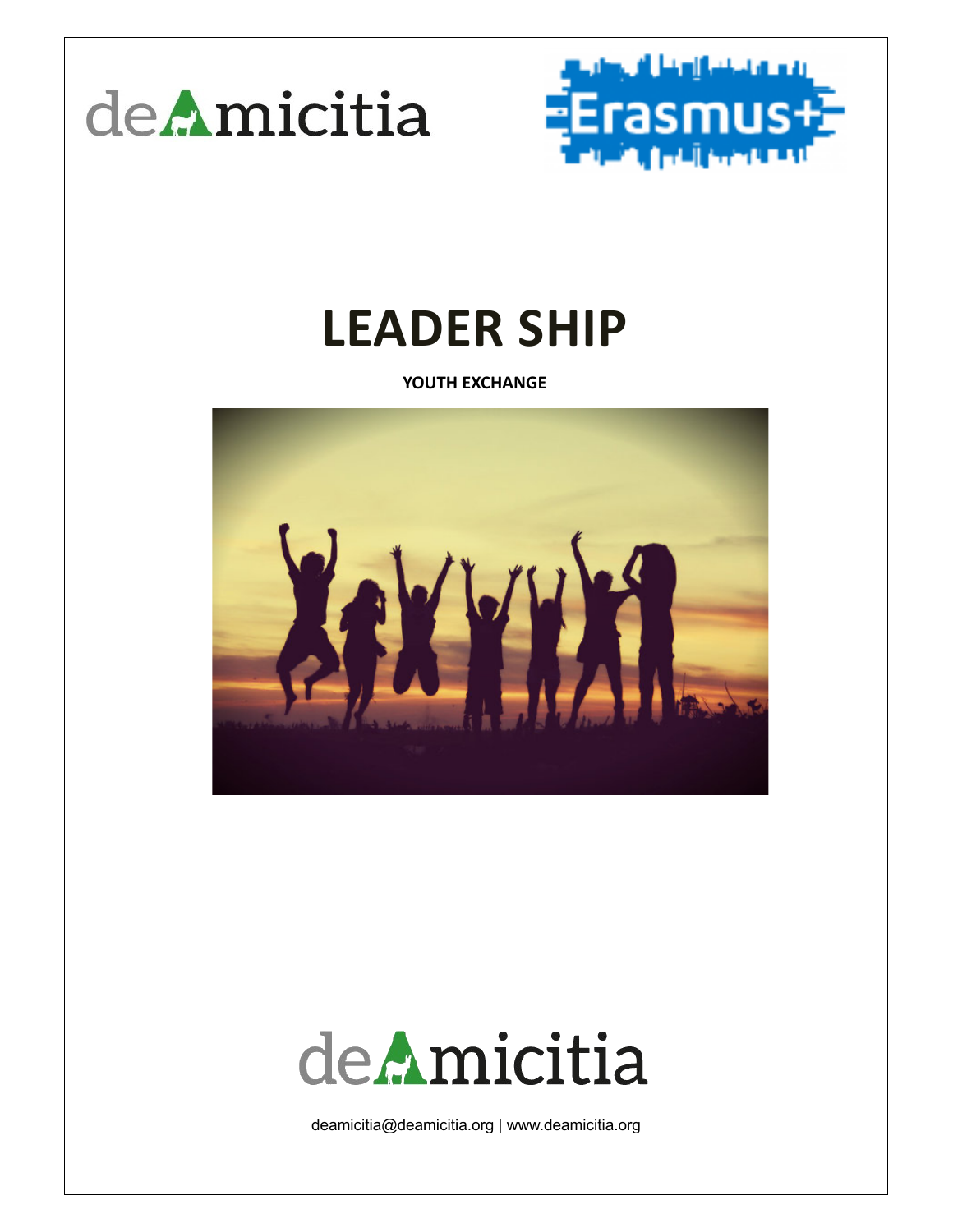#### **THE PROJECT**

**Language:** English, Spanish **Type of project:** Youth Exchange **Dates:** 13/06/2022 – 23/06/ 2022 **Number of participants: 24 Age of volunteers:** 18 - 30 **Project location:** Colunga, Asturias, Spain

# **WE WILL SEND THE ARRIVAL INFORMATION TO THE MEETING POINT AFTER ACCEPTANCE TO THE PROJECT.**

#### **LOCATION**

The province of Colunga lies on the Cantabrian Sea and is located in the north of Spain, which is considered as the green area of Spain (lots of rain, trees and plants).

Playa de la Griega is beautiful place and it is the nearest beach to the center town of the province, Colunga. This place is famous for one particular thing - here the footprints of dinosaurs were found. East of the beach on the cliffs is the famous and spectacular site of dinosaur footprints. The enormous size of these footprints, some of them reach 1.30 meters in diameter, allows it to be considered ones the largest footprints discovered so far.

Village Lastres was listed as one of the most beautiful villages in whole Spain and definitely deserves a visit, actually you're going to live nearby. Going to the lighthouse (Faro de Lastres) will offer you some great coastal views.

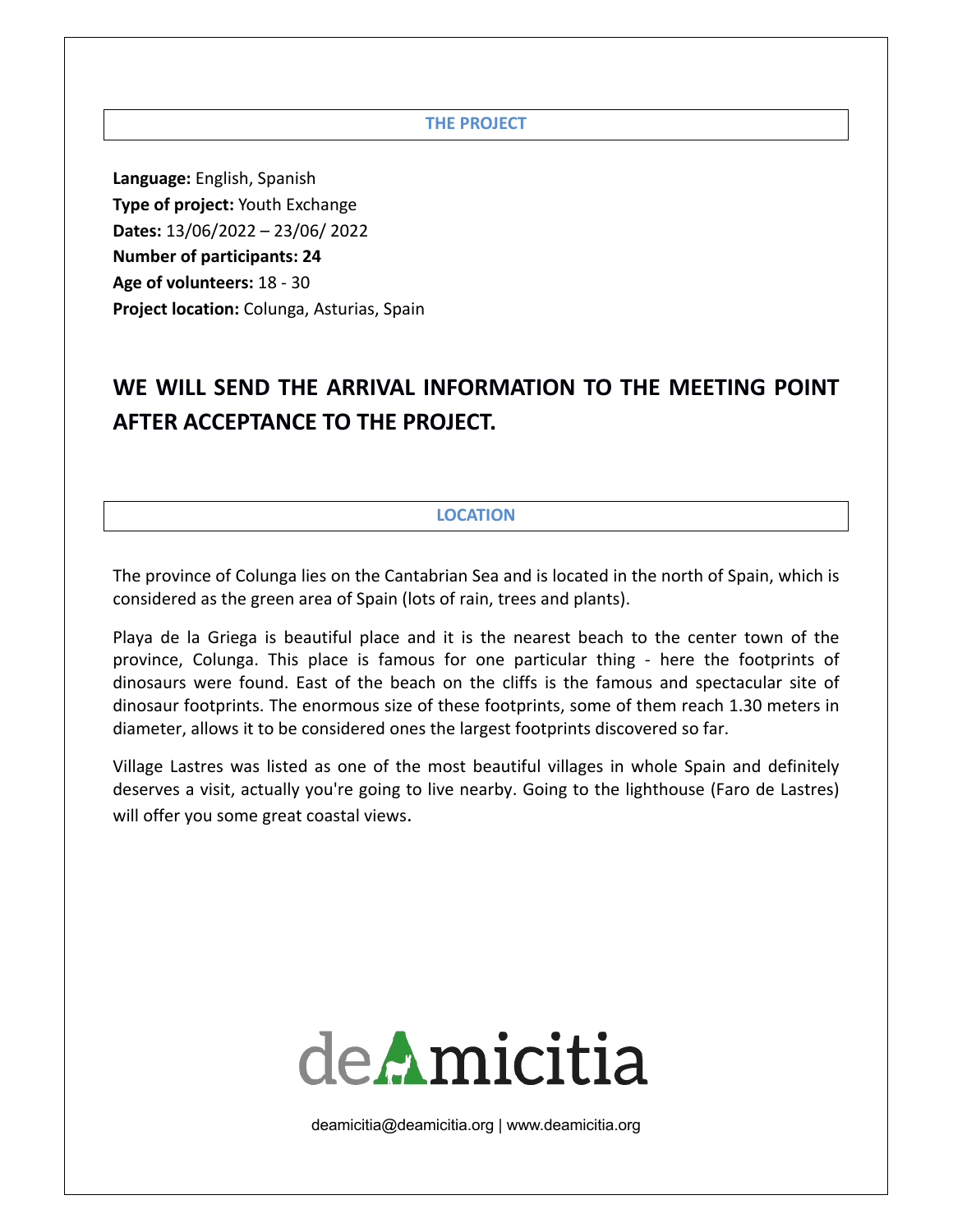#### **DESCRIPTION**

 Youth Exchange ( activitiy dates 13/06-23/06 2022; 11days) will be held in COLUNGA, ASTURIAS Spain with the participation of Spain, Ukraine, France and Finland.

 It aims to empower young youth leaders with basic skills and knowledge to design, develop and realize project of work camps from project idea to its realization.

 The main objective is to give young people more active role in creation of projects and at the same time to contribute to improving quality of projects under the Erasmus+ Programme, KA1. Through discussions, simulations, role playing and artistic expression participants will share experience and knowledge about leading a work camp.

 It will be asked from the group leaders to facilitate some sessions with the help of De Amicitia team.

Also the participants will prepare some workshops during the project and present them.

The topics that we will work on will be:

- What is volunteering?
- Presentations of the participants about their volunteering experinces
- Environmental education in the volunteering projects.
- Logistics of a camp
- Leadership, tasks and responsibilities
- Youth projects for teens
- Impacts of projects
- Youthpass
- Erasmus+ vs. ESC
- Access for all campaign

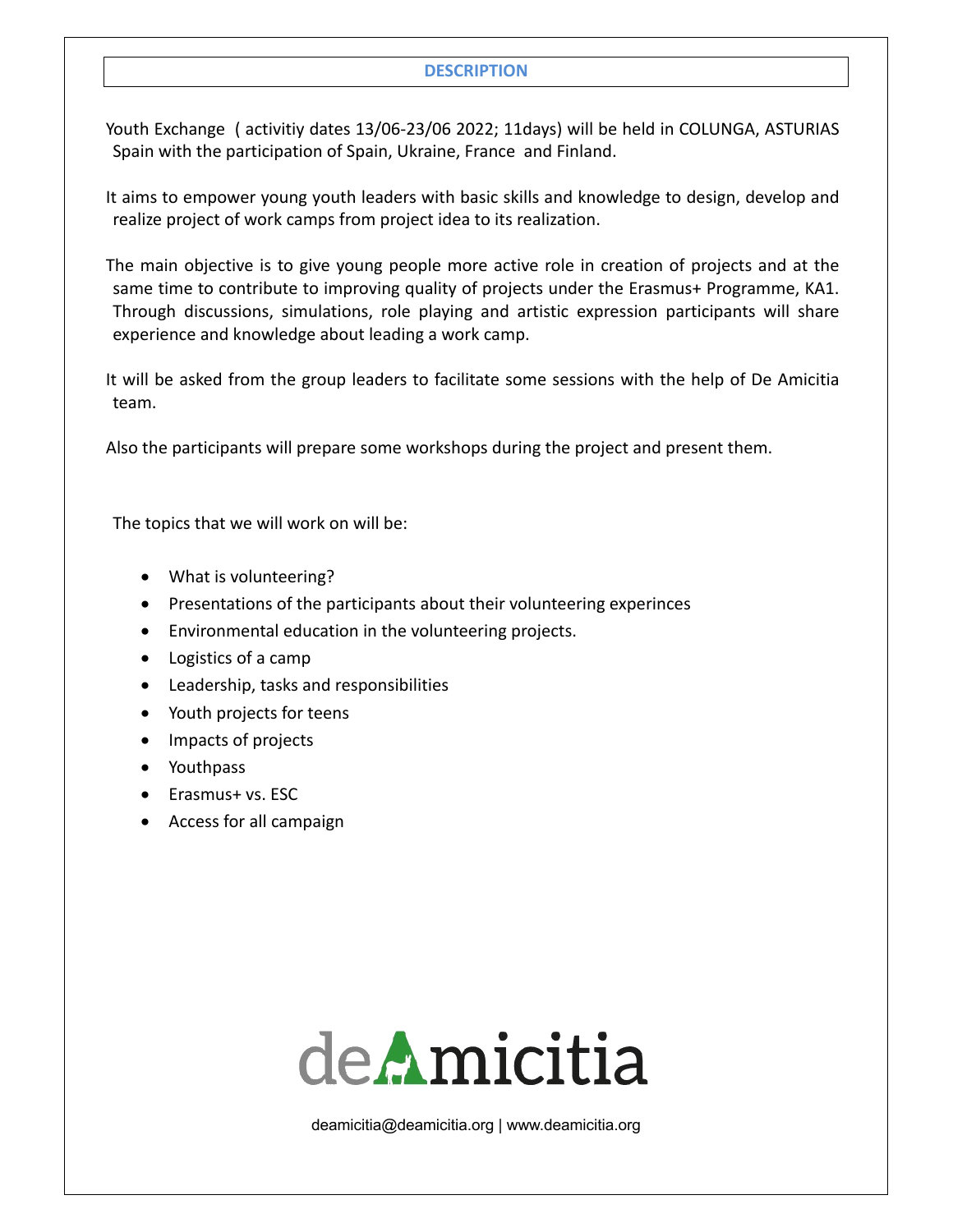# **ACCOMMODATION AND FOOD**

Accommodation will be in The accomodation will be done in the Youth hostel of of the Town.

In the hostel there are rooms with bunkbeds to share with other participants, showers, bathrooms and a kitchen. Also a big garden that lets us to hold some activities.

Food will be prepared by the participants with the products provided by the coordinators.

There will be intercultural dinners during the project that the participants can cook some traditional foods from their countries. You can bring some special ingredients if you believe that it is not possible to provide it from the Spanish shops.

The intercultural evening is a good way of intercultural learning. In every camp there is one evening, when all participants present their country in a relaxed way – making presentation, watching photos, telling stories, tasting typical dishes, drinks and sweets, dances etc. Please, have this evening in your mind while preparing your luggage to share a piece of your culture with the rest of volunteers.

# **ABOUT DE AMICITIA**

AN ENVIRONMENTAL NON-GOVERNMENTAL ORGANISATION MEMBER OF ALLIANCE NETWORK OF EUROPEAN VOLUNTEERING ORGANISATIONS.

De Amicitia is an Environmental non-profit, non-governmental organization.

De Amicitia is a member of The Alliance of European Voluntary Service Organisations is an International Non-Governmental Youth Organisation that represents national organisations which promote intercultural education, understanding and peace through voluntary service.

De Amicitia provides an opportunity for volunteers, both youngsters and adults, to take part in local and international volunteering activities, especially towards environmental protection and